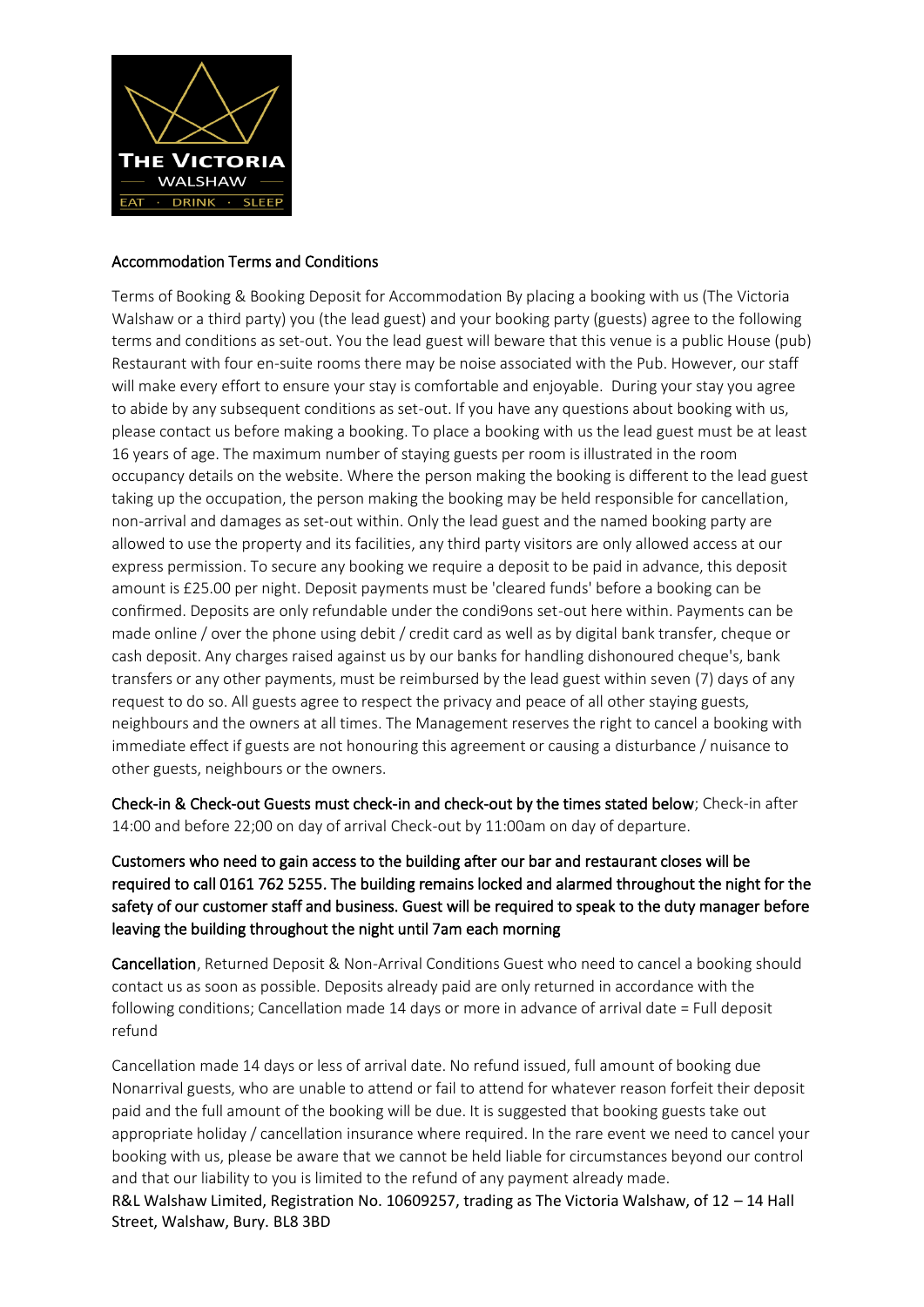

# WiFi Fair & Appropriate Usage Policy

Where WiFi Internet access is provided, guests accept to use this access to the Internet fairly and appropriately. We may monitor network performance and user usage in order to maintain a fair and high level of service to all our guests. The Internet access provided is intended for general use such as access to the world wide web, email, messaging, social media, light video / music / media streaming. It is not intended or ideally suited for heavy media streaming, online gaming, extensive downloads / uploads. Access to illegal activity or use of our network for illegal ac9vity is strictly prohibited and will be reported to local authori9es.

Damages & Lost Property We reserve the right to charge the lead guest for any damages caused through the course of a booking by any member of the booking party. This includes breakages, spillages, stains, damage to furniture or fixtures and fitting. Any accidental damages should be reported as soon as possible in order to minimise damage and associated costs. Lost keys / fobs / access cards will incur a replacement charge per key / fob / card lost. Any lost property, if discovered and found, left behind by guests during a stay will be held for a period of 1 month. While we will make our best efforts to reunite lost property with their owners we accept no responsibility in replacing lost items and encourage guests to ensure they have all their belonging before checking out. We may offer to post lost items via recorded delivery at the cost of the property owner, otherwise collec9on can be arranged. Customers who need to gain access to the building after our bar and restaurant closes will be required to call 0161 762 5255.

# Cancellation,

Returned Deposit & Non-Arrival Conditions Guest who need to cancel a booking should contact us as soon as possible. Deposits already paid are only returned in accordance with the following conditions; Cancellation made 14 days or more in advance of arrival date = Full deposit refund

Cancellation made 14 days or less of arrival date = No refund issued, full amount of booking due Nonarrival guests, who are unable to attend or fail to attend for whatever reason forfeit their deposit paid and the full amount of the booking will be due. It is suggested that booking guests take out appropriate holiday / cancellation insurance where required. In the rare event we need to cancel your booking with us, please be aware that we cannot be held liable for circumstances beyond our control and that our liability to you is limited to the refund of any payment already made.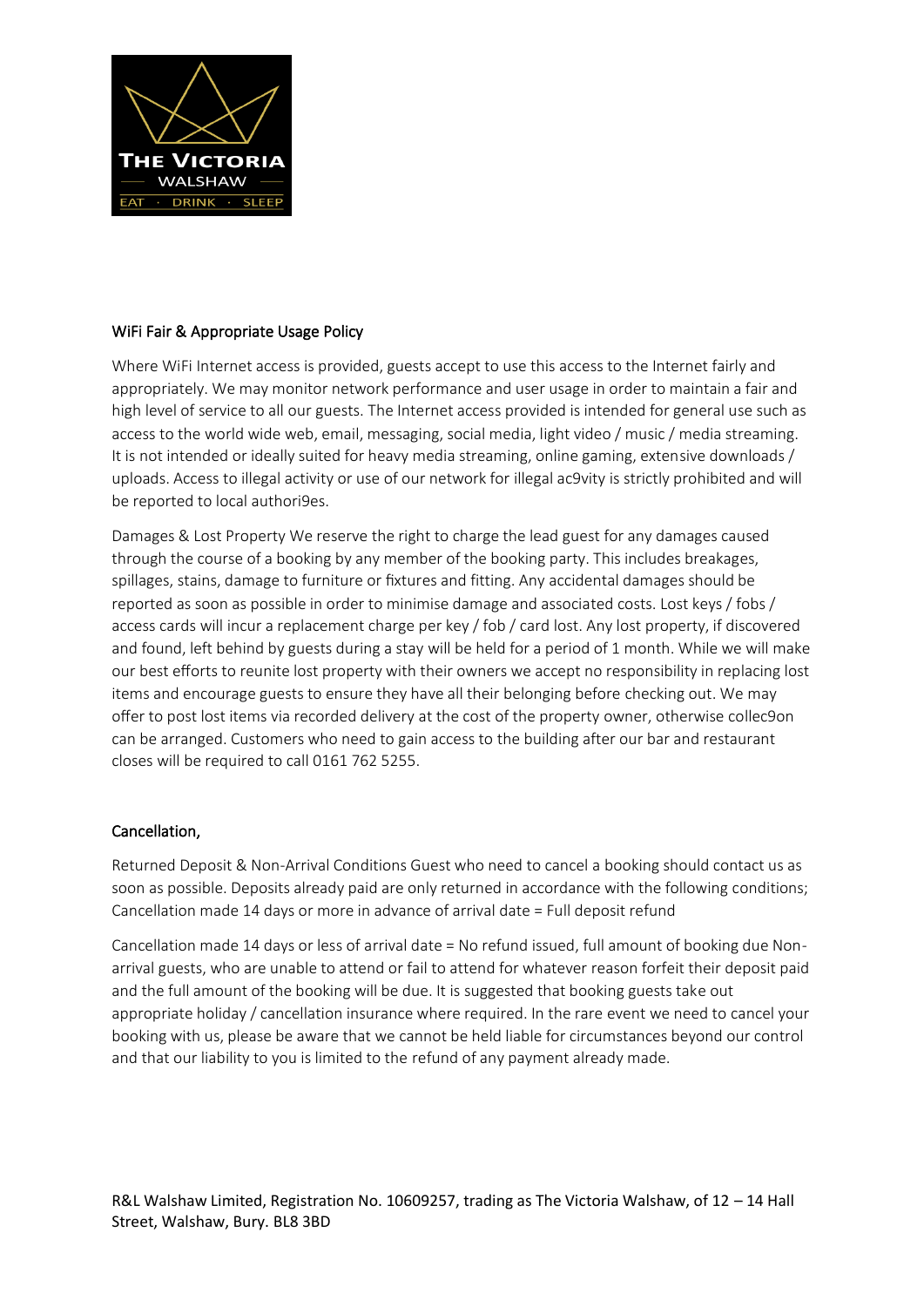

Smoking and E cigarettes Smoking or use of any tobacco products, including but not limited to, cigarettes, pipes, cigars, snuff or chewing tobacco, is not permitted anywhere on the property.

The use of E cigarette is not permitted anywhere on the property. We reserve the right to charge the lead guest for any damages caused or cleaning required due to a breach of these Clauses.

# Food and Drink

Only food and drink purchased on the premises may be consumed on the premises. Light breakfast is provided as standard.

#### Pets

Except for dogs, we do not accept pets throughout the accommodation. There is a deposit of £50.00 taken on arrival this is refundable if the standard and cleanness of the room was to the same condition on arrival. There is a £10 charge per night for each dog. Young dogs i.e. puppies MUST be declared to us at the time of booking and authorised by the Owners. If a puppy or young pet is taken to a property without our consent this could result in you being asked to leave without compensation. Prior to booking it is advised you check the acceptance of your pet. We ask owners to observe the following rules (failure to do so may result in you being asked to leave without compensation).

- Dogs must Always be under strict control while in the property
- Any fouling of lawns etc. must be cleared up without delay.
- The dog owner must bring the dog's bed or basket for sleeping in.
- Dogs MUST NOT be left alone in the property or elsewhere at any time.
- Dogs MUST NOT lie on beds or furnishings, and hair must be well cleared up before departing.

• Dog owners must ensure that their pets are free from parasites and fleas before they occupy the property. Failure to do so will incur subsequent charges. We reserve the right to charge the lead guest for any damages caused or cleaning required due to a breach of these Clauses.

# Parking

Parking Where on-site parking is provided guests accept that they park their vehicles at their own

R&L Walshaw Limited, Registration No. 10609257, trading as The Victoria Walshaw, of 12 – 14 Hall Street, Walshaw, Bury. BL8 3BD